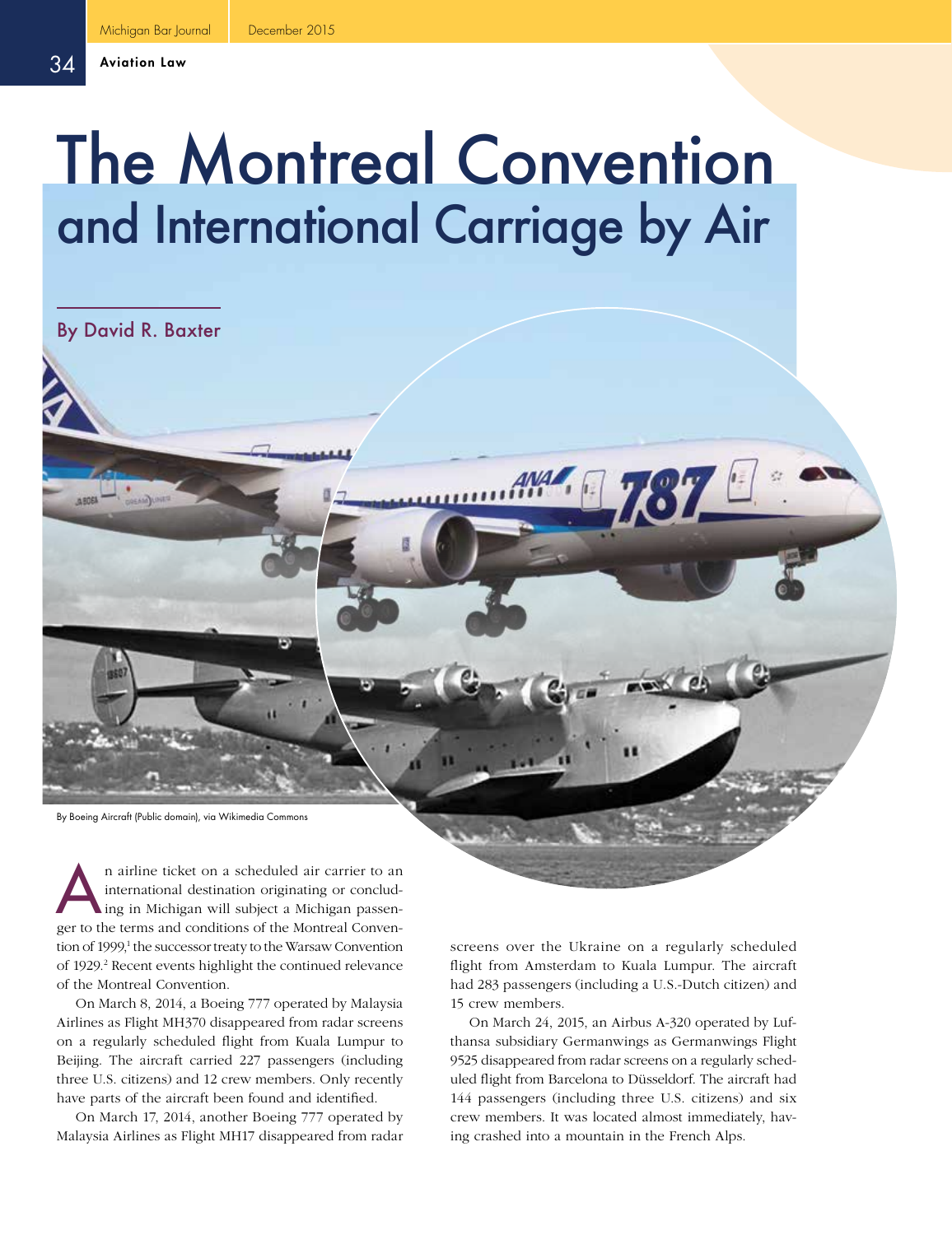Each incident involved the tragic loss of an aircraft in heretofore inconceivable fashion. Although no Michigan residents were reported to be passengers on the aircraft, the events serve as an impetus to revisit the scope of the Montreal Convention, a global compensatory scheme developed by the International Civil Aviation Organization a United Nations agency that oversees international air transport standards and regulations—to address such unfortunate circumstances. The United States ratified it as a treaty on November 4, 2003. As of May 2015, 112 countries are signatories to the Convention, including all member states of the European Union as well as Malaysia.

The Warsaw Convention established compensation schedules to value damages and loss to passengers and cargo traveling by air. Although the Montreal Convention relies heavily on its predecessor, it "is not an amendment to the Warsaw Convention" but "is an entirely new treaty that unifies and replaces the system of liability that derives from the Warsaw Convention."3 In "recogniz[ing] the importance of ensuring protection of the interests of consumers...and the need for equitable compensation based on the principal of restitution,"<sup>4</sup> the Montreal Convention has been described as "a treaty that favors passengers rather than airlines."<sup>5</sup> Though the Montreal Convention replaced the Warsaw Convention, it intentionally "contains provisions which embrace similar language as the Warsaw Convention."6 This was done in an effort to avoid "a complete upheaval of the common laws surrounding the Warsaw Convention."7

# Scope

The Montreal Convention states it "applies to all international carriage of persons, baggage or cargo performed by aircraft for reward."8 Further, Article 17 of the Convention specially encompasses claims related to the injury or death of a passenger:

The carrier is liable for damage sustained in case of death or bodily injury of a passenger upon condition only that *the accident which caused the death or injury* took place on board the aircraft or in the course of any of the operations of embarking or disembarking.<sup>9</sup>

What constitutes an "accident" was expanded by the United States Supreme Court in *Olympic Airways v Husain*, 10 in which the Court, although dealing with a Warsaw Convention case, expanded the definition of "accident" in Article 17 to include an air carrier's operational decision to address an idiosyncratic passenger's request for assistance.

In *Husain*, an asthmatic passenger died after a flight attendant refused to move his seat away from the smoking section on an international flight despite the passenger's

# Fast Facts

The Montreal Convention applies even to incidents occurring on the domestic leg of an international trip.

The Convention preempts causes of action that allege state-law tort and contractual claims against air carriers.

Practitioners must be aware of the Convention's two-year period of limitations for personal injuries.

pleas and explanation of his health problems. The Supreme Court framed the issue in *Husain* as follows:

The issue we must decide is whether the "accident" condition precedent to air carrier liability under Article 17 is satisfied when the carrier's unusual and unexpected refusal to assist a passenger is a link in a chain of causation resulting in a passenger's pre-existing medical condition being aggravated by exposure to a normal condition in the aircraft cabin. We conclude that it is.<sup>11</sup>

Specifically, the Supreme Court held that "[t]he relevant accident inquiry under *Saks*<sup>[12]</sup> is whether there is an unexpected or unusual event or happening. The rejection of an explicit request for assistance would be an 'event' or 'happening' under the ordinary and usual definitions of these terms $[]$ ."<sup>13</sup>

In *Yahya v Yemenia-Yemen Airways & Northwest Air*lines, *Incorporated*,<sup>14</sup> the trial court allowed the plaintiff to file an amended complaint asserting that an "accident" had occurred during international carriage by air, alleging that the plaintiff's decedent had requested an in-flight diversion due to a medical emergency and that the airline failed to offer assistance. As the court opined:

While Plaintiff's Complaint does not specify exactly what malady Yahya suffered from while en route to the Republic of Yemen, Plaintiff does allege that Yahya made the Yemenia-Yemen crew aware of his condition, and that he needed to land immediately to receive medical attention. Faced with this request, the Yemenia-Yemen flight crew instead told Yahya he would need to wait for an hour and a half while the airplane finished its flight to Sana'a. Plaintiff also alleges that this failure, in part, contributed to the death of Yahya.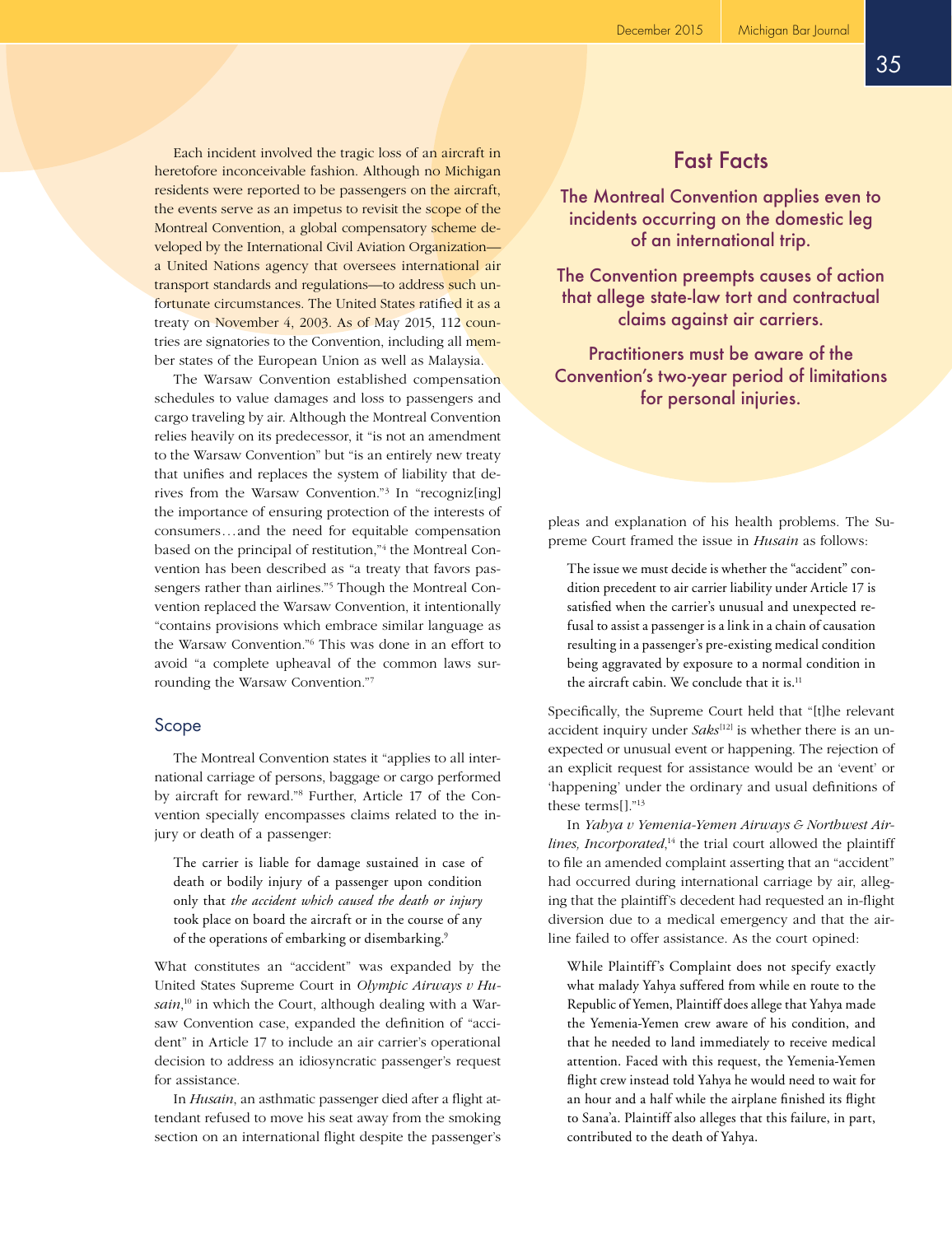On these facts, under *Husain*, a jury could find the Yemenia-Yemen crew's decision not to land the airplane in Saudi Arabia was an "event or happening" constituting an "accident" under Article 17 of the Montreal Convention. As such, the Court finds that Plaintiff can make a *prima facie* cause of action under the Montreal Convention, and leave to amend Plaintiff's Complaint would therefore not be futile.15

# The Montreal Convention and preemption of state law claims

The Montreal Convention, like the Warsaw Convention, preempts remedies under domestic law regardless of whether applying the Convention will result in a recovery in a particular case. The United States Supreme Court held in *El Al Israel Airlines, Ltd v Tseng*16 that recovery for a personal injury suffered on board an aircraft "if not allowed under the Convention, is not available at all."17

Numerous federal courts have relied on *Tseng* in preempting state-law causes of action that encompass claims covered by the Montreal Convention. In *Aikpitanhi v Ibe*ria Airlines of Spain,<sup>18</sup> the plaintiffs (parents of the deceased who died on an international flight) claimed that the Alien Tort Claim Act<sup>19</sup> provided the court with subjectmatter jurisdiction outside the boundaries of the Montreal Convention.20 The trial court relied on *Tseng* and rejected the plaintiffs' arguments:

[T]he Supreme Court has stated that the Montreal Convention, and its predecessor the Warsaw Convention, affords the exclusive remedy for any personal injury suffered on board an international flight or during any operations of embarking or disembarking. In the present action, Plaintiffs allege the Decedent died as a passenger on board an international flight. Pursuant to *Tseng*, Plaintiff's exclusive remedy lies under the Montreal Convention. As a result, Plaintiffs' arguments that a separate cause of action exists such that subject matter jurisdiction may be independently found are without merit.<sup>21</sup>

Similarly, causes of action against air carriers alleging state-law tort and contractual claims are preempted under the terms of the Montreal Convention. Furthermore, Article 29 of the Montreal Convention specifically prohibits allowing recovery for punitive/exemplary damages:

In the carriage of passengers, baggage, and cargo, any action for damages, however founded, whether under this Convention or in contract or in tort or otherwise, can only be brought subject to the conditions and such limits of liability as are set out in this Convention... *In any such action, punitive, exemplary or any other noncompensatory damages shall not be recoverable*. 22

#### Time to sue

The Montreal Convention retained the same statute of limitations as set forth by the Warsaw Convention and states:

- 1. The right to damages shall be extinguished if an action is not brought within a period of two years, reckoned from the date of arrival at the destination, or from the date on which the aircraft ought to have arrived, or from the date on which the carriage stopped.
- 2. The method of calculating that period shall be determined by the law of the court seized of the case.<sup>23</sup>

Michigan practitioners should be aware of the Convention's two-year period of limitations because it contrasts with Michigan's three-year period of limitations for personal injury. Thus, even a Michigan citizen injured during an international flight is subject to the two-year limitations period.<sup>24</sup>

# Compensation scheme

The Montreal Convention sets monetary limits and parameters for compensation for passenger bodily injury (Article 17), delay (Article 19), lost baggage (Article 17), and lost cargo (Article 18). To address the goal of international uniformity, the drafters determined that the compensation scheme be expressed as units of Special Drawing Rights (SDR), a monetary unit based on multiple international currencies as determined by the International Monetary Fund. As of July 31, 2015 one SDR had a value of \$1.39 or  $\epsilon$ 1.27. As originally proposed in 1999, limits for bodily injury (Article 21) were 100,000 SDR. Article 22 valued delay claims at 4,150 SDR per passenger; lost baggage claims at 1,000 SDR per passenger; and cargo claims at 17 SDR per kilogram.

The Convention also contains an automatic review period, which mandates review every five years to assess the adequacy of the monetary limits.<sup>25</sup> Following the initial review in 2009, the International Civil Aviation Organization increased the limits by approximately 13 percent to account for inflationary issues. It left the limits unchanged in the 2014 review. Currently, the maximum amounts set out in the Convention without regard to the air carrier's liability are 113,100 SDR for bodily injury; 1,131 SDR per passenger for destruction, loss, damage, or delay in the carriage of baggage; 4,694 SDR per passenger for damages caused by delay in the carriage of passengers; and 19 SDR per kilogram for destruction, loss, damage, or delay in the carriage of cargo.

With respect to the limit set forth in Article 21 for bodily injury due to an accident, the limit of 113,100